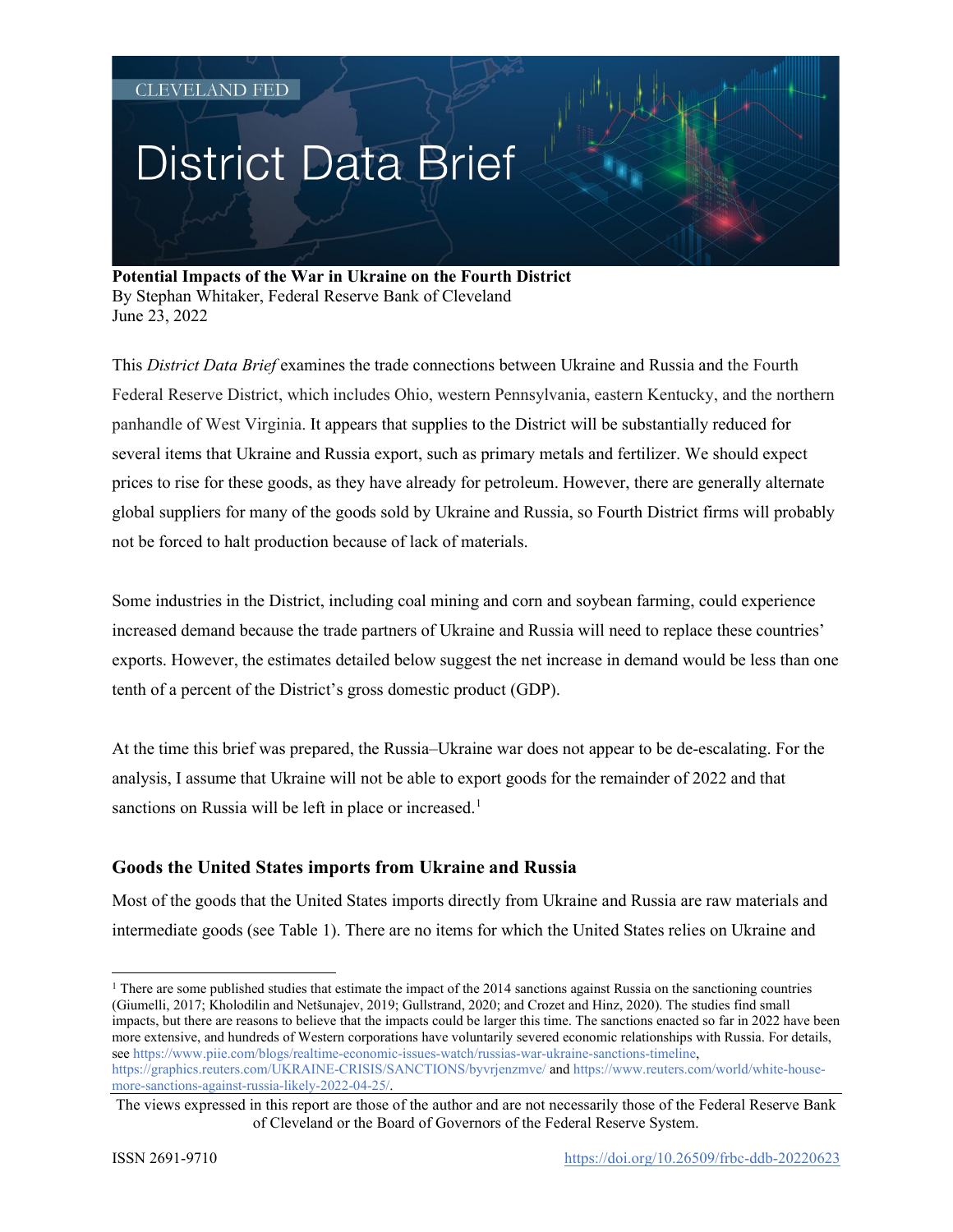Russia for the majority of its imported supply. The United States also produces some of these goods for domestic consumption, including iron and oil. The availability of domestic supplies ensures that the loss of 30 percent of the imported supply of a specific commodity, for example, does not force a full 30 percent decline in consumption of that commodity.

|                |                                         | <b>Ukraine and Russia</b>               |                             | <b>Ukraine</b>                                    |                             | <b>Russia</b>                           |                             |
|----------------|-----------------------------------------|-----------------------------------------|-----------------------------|---------------------------------------------------|-----------------------------|-----------------------------------------|-----------------------------|
| Category       | Product                                 | Share of<br><b>US</b><br>imports<br>(%) | Value of<br>imports<br>(SM) | <b>Share of</b><br><b>US</b><br>imports<br>$(\%)$ | Value of<br>imports<br>(SM) | Share of<br><b>US</b><br>imports<br>(%) | Value of<br>imports<br>(SM) |
| Metals         | Pig iron                                | 31                                      | 1,879                       | 10                                                | 594                         | 21                                      | 1,284                       |
| Energy         | Uranium                                 | 24                                      | 848                         | $\theta$                                          | $\theta$                    | 24                                      | 848                         |
| Energy         | Oil, processed                          | 17                                      | 9,346                       | $\overline{0}$                                    | 3                           | 17                                      | 9,344                       |
| Metals         | Iron or steel ingots                    | 17                                      | 706                         | $\overline{0}$                                    | $\theta$                    | 17                                      | 705                         |
| Ag and<br>Food | Fertilizers, chemical                   | 12                                      | 900                         | $\theta$                                          | $\theta$                    | 12                                      | 900                         |
| Other          | Synthetic rubber                        | 8                                       | 152                         | $\boldsymbol{0}$                                  | $\boldsymbol{0}$            | 8                                       | 152                         |
| Metals         | Miscellaneous nonferrous base<br>metals | 7                                       | 166                         | $\theta$                                          | 5                           | 7                                       | 161                         |
| Metals         | Aluminum                                | 6                                       | 1,185                       | $\boldsymbol{0}$                                  | $\boldsymbol{0}$            | 6                                       | 1,185                       |
| Ag and<br>Food | Fish                                    | 6                                       | 536                         | $\boldsymbol{0}$                                  | $\theta$                    | 6                                       | 535                         |
| Metals         | Nickel                                  | 6                                       | 138                         | $\theta$                                          |                             | 6                                       | 137                         |
| Ag and<br>Food | Oilseeds                                | 5                                       | 51                          | 4                                                 | 34                          | 2                                       | 17                          |
| Metals         | Iron ore                                | 4                                       | 34                          | $\overline{c}$                                    | 12                          | 3                                       | 22                          |

**Table 1. Top Direct US Imports of Goods from Ukraine and Russia, Annual Values Averaged 2016–2020**

Notes: Values are inflation adjusted to 2022 dollars before averaging. The sum of the individual country values may not match the combined values because of rounding.

Sources: DESA/UNSD, United Nations Comtrade database via World Bank World Integrated Trade Solutions.

### **Goods Ukraine and Russia supply to world markets**

Countries that normally buy Ukrainian and Russian commodities will likely direct their purchases to the same remaining trading partners that normally sell goods to the United States. This shift will affect the quantities and prices available to District firms. Table 2 lists the top 20 commodities in terms of Ukrainian and Russian supply of global exports along with the share of those global exports that typically head to the United States. Metals, fertilizers, and fossil fuels are prominent on the list.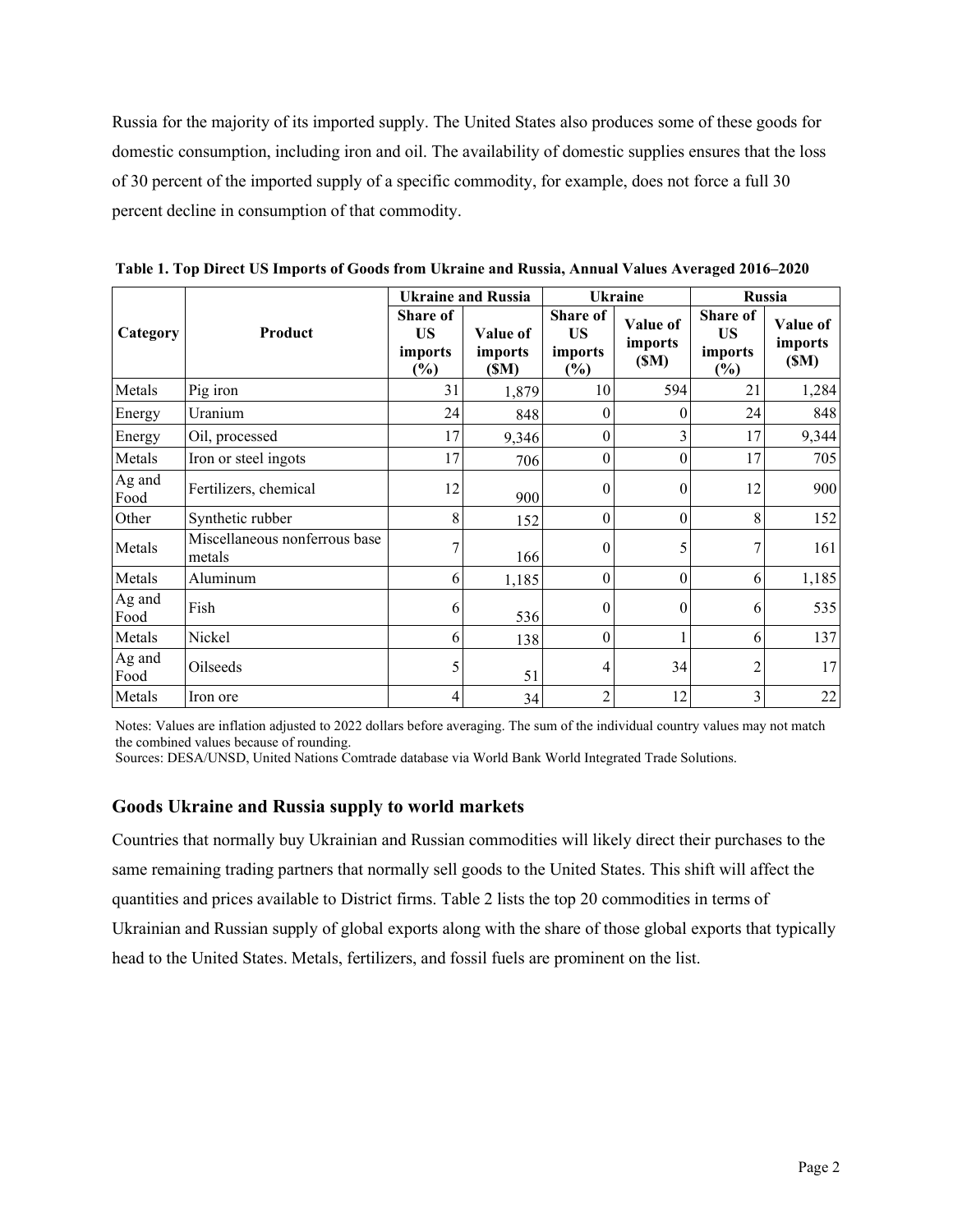|             |                                  | <b>Ukraine</b> and<br><b>Russia</b> | <b>Ukraine</b>                     | <b>Russia</b> | <b>United States</b> |
|-------------|----------------------------------|-------------------------------------|------------------------------------|---------------|----------------------|
| Category    | Product                          | Share of global exports (%)         | Share of global<br>imports $(\% )$ |               |                      |
| Metals      | Iron or steel ingots             | 31                                  | 9                                  | 21            | 10                   |
| Ag and Food | Wheat                            | 21                                  | 7                                  | 14            |                      |
| Ag and Food | Barley                           | 18                                  | 9                                  | 9             | $\mathbf{1}$         |
| Ag and Food | Vegetable oil                    | 18                                  | 11                                 | 7             | 9                    |
| Ag and Food | Fertilizers, chemical            | 16                                  | $\boldsymbol{0}$                   | 16            | 9                    |
| Metals      | Pig iron                         | 16                                  | 5                                  | 11            | 12                   |
| Energy      | Coal                             | 14                                  | $\boldsymbol{0}$                   | 14            | $\boldsymbol{0}$     |
| Ag and Food | Corn                             | 13                                  | 11                                 | 2             |                      |
| Ag and Food | Sulphur (fertilizer ingredient)  | 12                                  | $\boldsymbol{0}$                   | 12            | 4                    |
| Metals      | Nickel ores and concentrates     | 11                                  | $\theta$                           | 11            | $\theta$             |
| Metals      | Nickel                           | 11                                  | $\theta$                           | 11            | 10                   |
| Other       | Wood, simply worked              | 10                                  | 1                                  | 9             | 18                   |
| Ag and Food | Fertilizers, crude               | 10                                  | $\theta$                           | 10            | 7                    |
| Other       | Wood in the rough                | 9                                   | $\theta$                           | 9             | $\mathbf{1}$         |
| Energy      | Briquettes, lignite, and peat    | 9                                   | $\theta$                           | 9             | 6                    |
| Metals      | Platinum group metals and silver | 8                                   | $\theta$                           | 8             | 16                   |
| Energy      | Crude oil                        | 7                                   | $\theta$                           | 7             | 11                   |
| Energy      | Fuel wood                        | 7                                   | 6                                  | 1             | 4                    |
| Energy      | Coke and semi-coke               | 7                                   | $\theta$                           | 7             | $\mathbf{0}$         |
| Ag and Food | Oilseeds                         | 7                                   | 1                                  | 6             | 8                    |

**Table 2. Top 20 Goods by Ukrainian and Russian Share of Global Exports, Annual Values Averaged 2016– 2020**

Note: The sum of the individual country values may not match the combined values because of rounding. Sources: DESA/UNSD, United Nations Comtrade database via World Bank World Integrated Trade Solutions.

Considering the shares displayed in Tables 1 and 2, the items that appear as if they could have the most impact on the Fourth District are intermediate forms of iron used in making steel and steel products.<sup>[2](#page-2-0)</sup> The Fourth District is home to some of the nation's largest industry clusters in steel, automotive, and aviation manufacturing, a situation which means that 1 out of every 12 workers in the District could be idled if the metals supply chain were interrupted. In the District, approximately 48,000 people are employed in the primary metals sector (NAICS 331), which processes iron ingots and ores into the steel

<span id="page-2-0"></span><sup>&</sup>lt;sup>2</sup> Fertilizer and fertilizer ingredients, especially potash and sulphur, are other major Ukrainian and Russian exports. A shortage of this fertilizer could diminish crop yields for Fourth District farmers. The direct impact on the District's economy would be limited by the fact that agriculture contributes only 0.5 percent of the District's GDP annually. This percentage estimate is based on the Bureau of Economic Analysis's (BEA's) GDP estimates by county by industry.

[https://apps.bea.gov/itable/iTable.cfm?ReqID=70&step=1&acrdn=5.](https://apps.bea.gov/itable/iTable.cfm?ReqID=70&step=1&acrdn=5) I estimate the District's total and industry-specific GDP by adding the BEA's estimate of Ohio's GDP to the BEA's estimated county GDP in the non-Ohio Fourth District counties.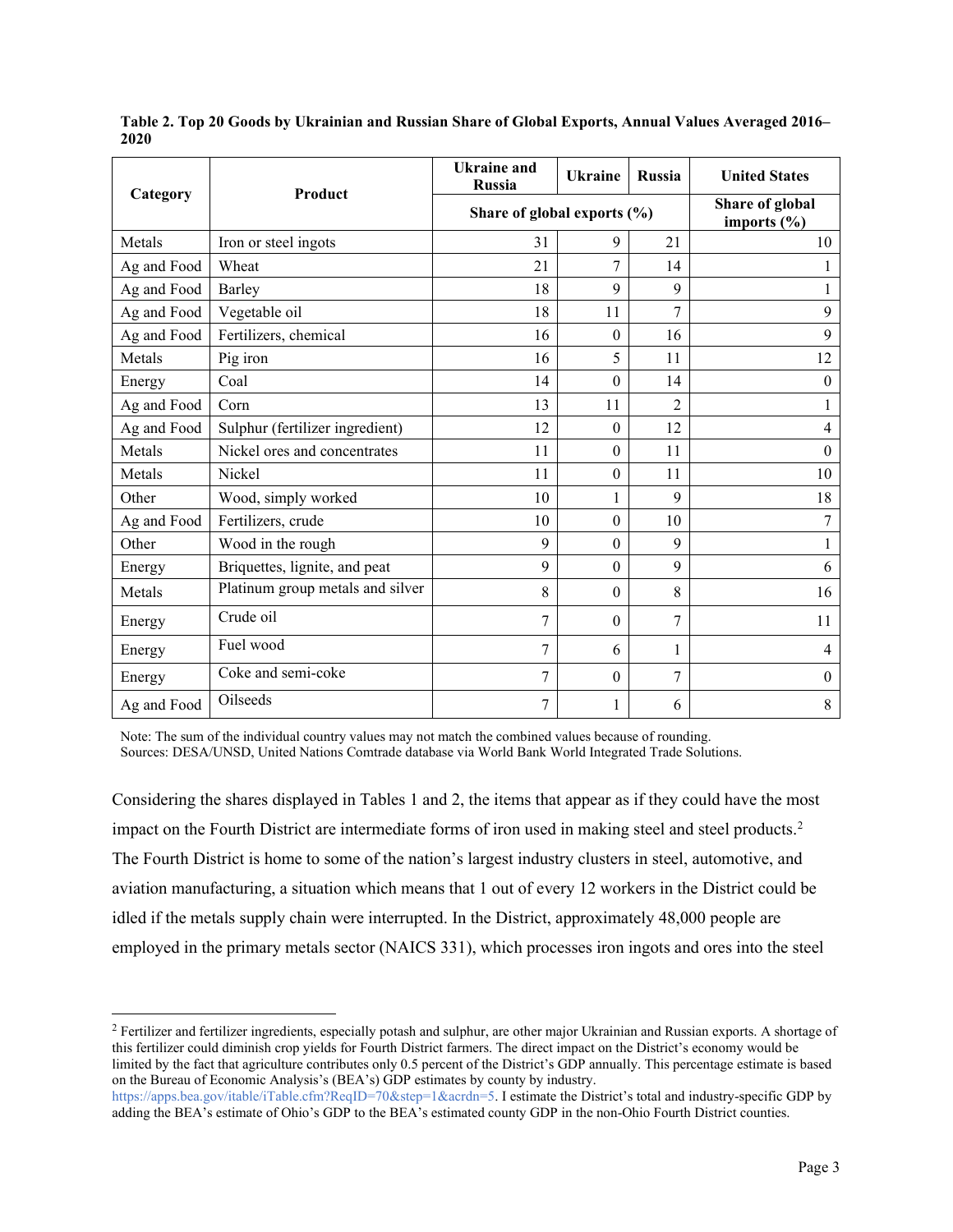used in manufacturing and construction.<sup>[3](#page-3-0)</sup> Primary metal manufacturing accounts for about 0.7 percent of total District employment. Approximately 6.6 percent of employment in the District is in industries reliant on the steel produced by these primary metals manufacturers. Specifically, 125,000 District workers are employed in the fabricated metal manufacturing industry (NAICS 332), and 265,000 people are employed in steel-intensive durable-goods manufacturing.[4](#page-3-1) Another 1.1 percent of our District's employment, 93,000 workers, is employed in steel-intensive construction. $5$ 

Global shortages of several other commodities used in metal manufacturing could hamper production of automobiles and appliances even if iron remains available. For example, nickel is necessary to produce stainless steel, and Russia supplies about 11 percent of global exports of nickel. The US also imports approximately 16 percent of the platinum-group metals that are exported globally, and Russia is a major supplier of these. The largest demand for platinum is for the manufacturing of catalytic converters for vehicles.

Considering the overlapping concentrations of Ukraine, Russia, and the Fourth District in metals industries, we engaged with several of our contacts in the steel industry to ask specifically about the impact of the war. As of the end of April 2022, they said that prices for various inputs had risen, but they did not expect work stoppages. Our contacts indicated that US steel producers have successfully substituted imported iron and scrap steel from other countries. They also said their customers do not expect to reduce production because of a lack of other inputs such as catalytic converters.

### **Lost sales to Ukraine and Russia and increased sales to their trading partners**

Some Fourth District firms could benefit from increased demand as global buyers seek to replace supplies unavailable because of the war. Table 3 lists the potential increases in demand for commodities exported by Fourth District producers that could substitute for Ukrainian and Russian supplies. At the same time,

<span id="page-3-0"></span><sup>&</sup>lt;sup>3</sup> The employment estimates are based on the Quarterly Census of Employment and Wages (QCEW) 2021 county by industry data[, https://www.bls.gov/cew/downloadable-data-files.htm.](https://www.bls.gov/cew/downloadable-data-files.htm) The estimate of employees in the Fourth District is the sum of employment in Ohio and employment in the non-Ohio Fourth District counties. Where the Bureau of Labor Statistics suppresses the county-industry employment (3-digit NAICS codes) count to protect confidentiality, the county is assigned a share of the suppressed employees proportional to its share of employees in the industry's sector (2-digit NAICS codes). Sector employment counts are less likely to be suppressed because there are usually enough reporting firms in each sector. For example, consider employment in primary metals (NAICS 331) in counties in Pennsylvania. Total employment in the state is 30,731, and total employment disclosed in Pennsylvania counties is 28,165, so *undisclosed\_employees = 30,731 - 28,165 = 2,566*. The county's share is *county\_share = NAICS\_33\_employees in county\_with\_suppression / NAICS\_33\_employees\_in\_all\_counties\_with suppression.* For each county that has its count suppressed, I impute *employees = undisclosed\_employees \* county\_share.* <sup>4</sup> NAICS 333 – Machinery Manufacturing, NAICS 335 – Electrical Equipment, Appliance, and Component Manufacturing, NAICS 336 – Transportation Equipment Manufacturing.

<span id="page-3-2"></span><span id="page-3-1"></span><sup>5</sup> NAICS 2362 – Nonresidential Building Construction, 237 – Heavy and Civil Engineering Construction.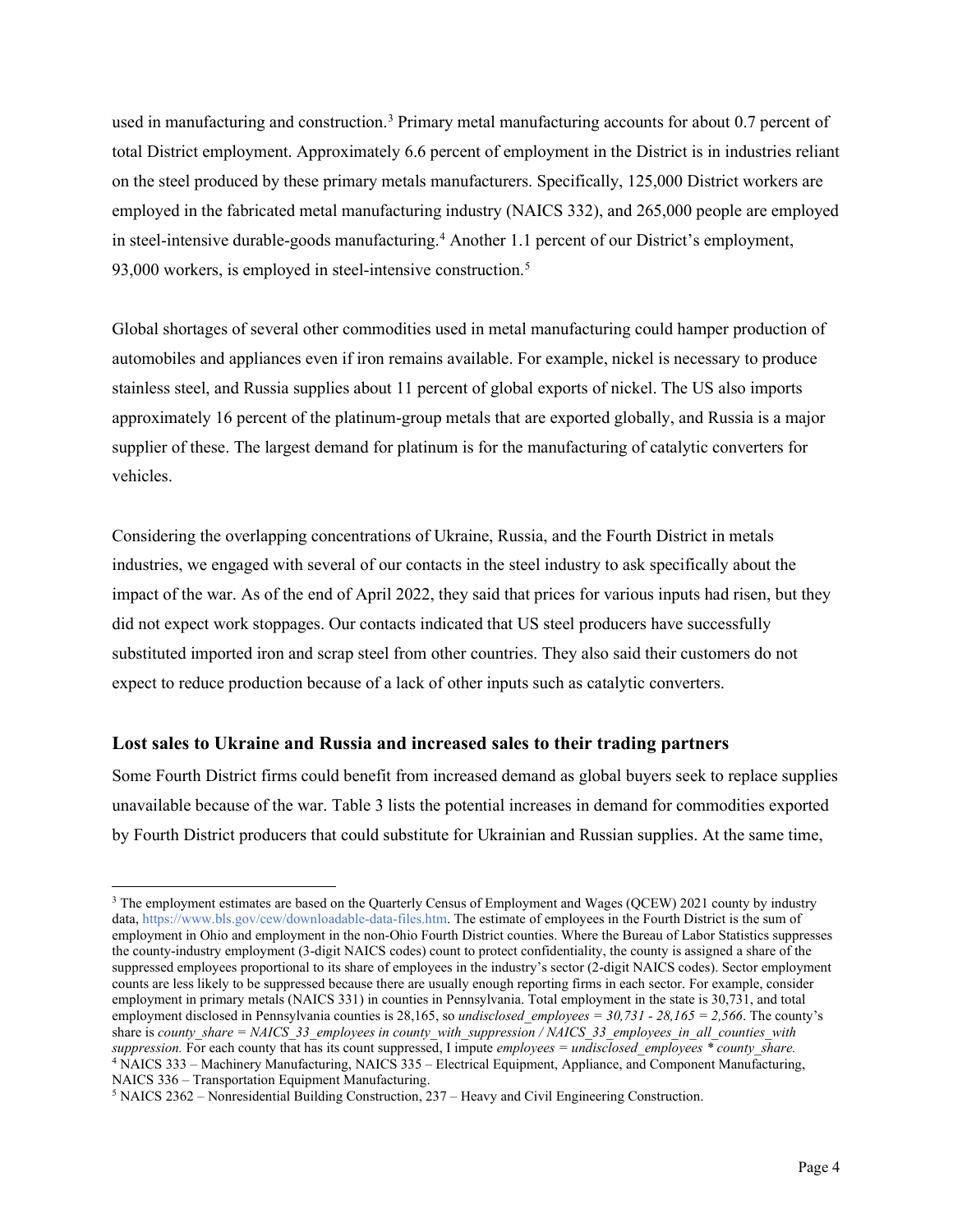Fourth District producers are losing customers they had in Ukraine and Russia. Table 4 lists the top items by value that are produced in the District and exported to Ukraine and Russia.

| Product                      | <b>Ukraine</b><br>value of<br>exports<br>(SM) | Russia value<br>of exports<br>(\$M) | <b>US</b> share of<br>world<br>exports<br>$(\%)$ | <b>District</b><br>share of US<br>production<br>$(\%)$ | <b>Potential</b><br><b>District</b><br>demand<br>increase<br>(SM) |
|------------------------------|-----------------------------------------------|-------------------------------------|--------------------------------------------------|--------------------------------------------------------|-------------------------------------------------------------------|
| Coal                         | 38                                            | 15,526                              | 9                                                | 24                                                     | 366                                                               |
| Corn                         | 4,393                                         | 824                                 | 34                                               | 3                                                      | 57                                                                |
| Oilseeds                     | 2,202                                         | 745                                 | 29                                               | 6                                                      | 56                                                                |
| Fertilizers, chemical        | 256                                           | 9,516                               | 7                                                | $\overline{7}$                                         | 46                                                                |
| Liquefied propane and butane | $\theta$                                      | 1,469                               | 36                                               | $\overline{7}$                                         | 41                                                                |
| Ferrous waste and scrap      | 69                                            | 1,491                               | 13                                               | 16                                                     | 32                                                                |
| Residual petroleum products  | 192                                           | 3,173                               | 11                                               | $\overline{7}$                                         | 28                                                                |
| Pig iron                     | 1,939                                         | 4,105                               | $\overline{2}$                                   | 22                                                     | 28                                                                |
| Railway vehicles             | 381                                           | 865                                 | 9                                                | 24                                                     | 27                                                                |
| Iron or steel ingots         | 3,115                                         | 7,095                               | 1                                                | 22                                                     | 26                                                                |
| Other goods                  | 31,492                                        | 290,267                             |                                                  |                                                        | 589                                                               |
| <b>Total</b>                 | 44,078                                        | 335,075                             |                                                  |                                                        | 1,294                                                             |

**Table 3. Top 10 Commodities by the Potential Increase in Demand for Fourth District Producers If Ukrainian and Russian Exports Remain Unavailable**

Notes: The rightmost column is calculated as follows: *D4\_demand\_increase = (UKR\_exports + RUS\_exports) x US\_share\_global\_exports x D4\_share\_US\_production*. The District share of US production is estimated based on the share of employment in the industry in District counties observed in the QCEW in 2021. The dollar values are averages of the annual figures from 2016 to 2020. Values are inflation adjusted to 2022 dollars before averaging. Columns sums may not equal totals because of rounding.

Sources: DESA/UNSD, United Nations Comtrade database via World Bank World Integrated Trade Solutions, Quarterly Census of Employment and Wages.

The estimates in Table 3 represent an upper bound on demand increases because many nations, including China and India, have announced they will continue to buy exports from Russia. As a result, global supplies will probably not contract by the total Russian export volume.

In some cases, Ukrainian and Russian exports include related products at multiple stages of production. For example, pig iron is used to produce flat-rolled steel products, and fertilizer is used to produce corn. The ability of District producers to meet the added demand could be constrained by shortages of the intermediate items.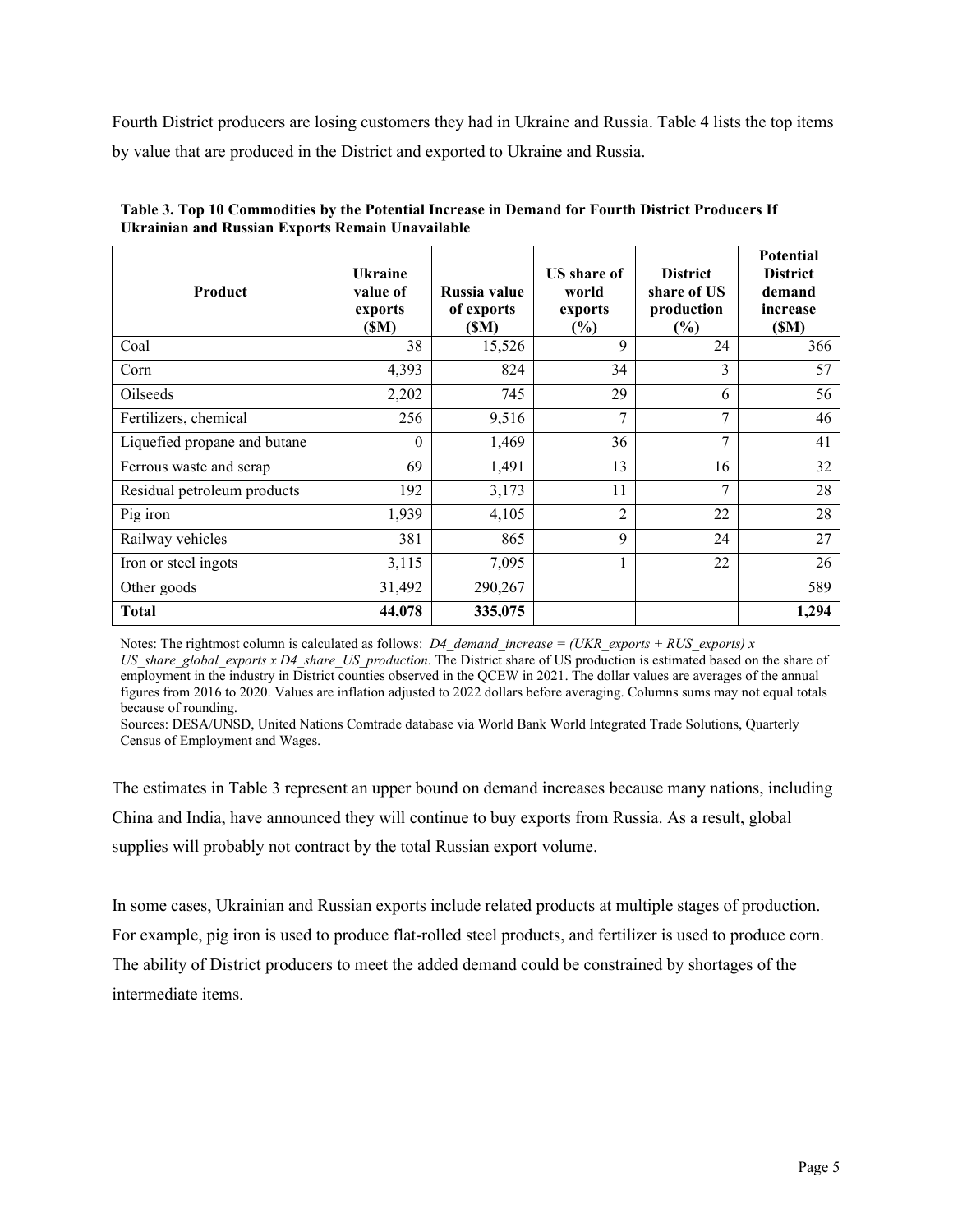| Product                          | Ukraine, value<br>of imports<br>from United<br><b>States</b><br>(SM) | Russia, value<br>of imports<br>from United<br><b>States</b><br>(SM) | <b>District share</b><br>of US<br>production<br>$(\%)$ | <b>Potential</b><br><b>District</b><br>demand<br>decrease<br>(SM) |
|----------------------------------|----------------------------------------------------------------------|---------------------------------------------------------------------|--------------------------------------------------------|-------------------------------------------------------------------|
| Coal                             | 631                                                                  | $\theta$                                                            | 24                                                     | 152                                                               |
| Light vehicles                   | 334                                                                  | 200                                                                 | 7                                                      | 39                                                                |
| Automotive parts                 | 16                                                                   | 302                                                                 | 9                                                      | 27                                                                |
| Pumps for air or gases           | 8                                                                    | 137                                                                 | 13                                                     | 18                                                                |
| Other machinery                  | 8                                                                    | 181                                                                 | 9                                                      | 18                                                                |
| Miscellaneous chemical products  | 5                                                                    | 150                                                                 | 8                                                      | 12                                                                |
| Nonelectrical machinery          | 16                                                                   | 50                                                                  | 18                                                     | 11                                                                |
| Tires                            | 10                                                                   | 69                                                                  | 14                                                     | 11                                                                |
| Civil engineering equipment      | 10                                                                   | 251                                                                 | $\overline{4}$                                         | 11                                                                |
| Perfumery, cosmetics, toiletries | 12                                                                   | 78                                                                  | 12                                                     | 11                                                                |
| Other goods                      | 782                                                                  | 3,206                                                               |                                                        | 253                                                               |
| Total                            | 1,831                                                                | 4,625                                                               |                                                        | 563                                                               |

**Table 4. Top 10 Commodities by the Potential Decrease in Demand for Fourth District Producers If They Cannot Export to Ukraine and Russia**

Notes: The rightmost column is calculated as follows: *D4\_demand\_decrease = (UKR\_imports\_from\_US + RUS\_imports \_from\_US) x D4\_share\_US\_production*. The District share of US production is estimated based on the share of employment in the industry in District counties observed in the QCEW in 2021. The dollar values are averages of the annual figures from 2016 to 2020. Values are inflation adjusted to 2022 dollars before averaging. Columns sums may not equal totals because of rounding.

Sources: DESA/UNSD, United Nations Comtrade database via World Bank World Integrated Trade Solutions, Quarterly Census of Employment and Wages.

The net changes from this analysis sum to \$731 million in additional demand for raw materials and products produced in the District. Compared to the Fourth District's GDP, the increase is less than one tenth of 1 percent.<sup>[6](#page-5-0)</sup> While there will be winners and losers among the District's exporters, it appears the net change may be modest.

## **References**

- Bown, Chad P. 2022. "Russia's War on Ukraine: A Sanctions Timeline." *Peterson Institute for International Economics Realtime Economic Issues Watch* (blog). March 14, 2022. [https://www.piie.com/blogs/realtime-economic-issues-watch/russias-war-ukraine-sanctions](https://www.piie.com/blogs/realtime-economic-issues-watch/russias-war-ukraine-sanctions-timeline)[timeline.](https://www.piie.com/blogs/realtime-economic-issues-watch/russias-war-ukraine-sanctions-timeline)
- Crozet, Matthieu, and Julian Hinz. 2020. "Friendly Fire: The Trade Impact of the Russia Sanctions and Counter-Sanctions." *Economic Policy* 35 (101): 97–146. [https://doi.org/10.1093/epolic/eiaa006.](https://doi.org/10.1093/epolic/eiaa006)

<span id="page-5-0"></span><sup>6</sup> The District's GDP is estimated by adding the BEA's estimate of Ohio's GDP to the BEA's estimated county GDP of the non-Ohio Fourth District counties[. https://apps.bea.gov/itable/iTable.cfm?ReqID=70&step=1&acrdn=5](https://apps.bea.gov/itable/iTable.cfm?ReqID=70&step=1&acrdn=5)